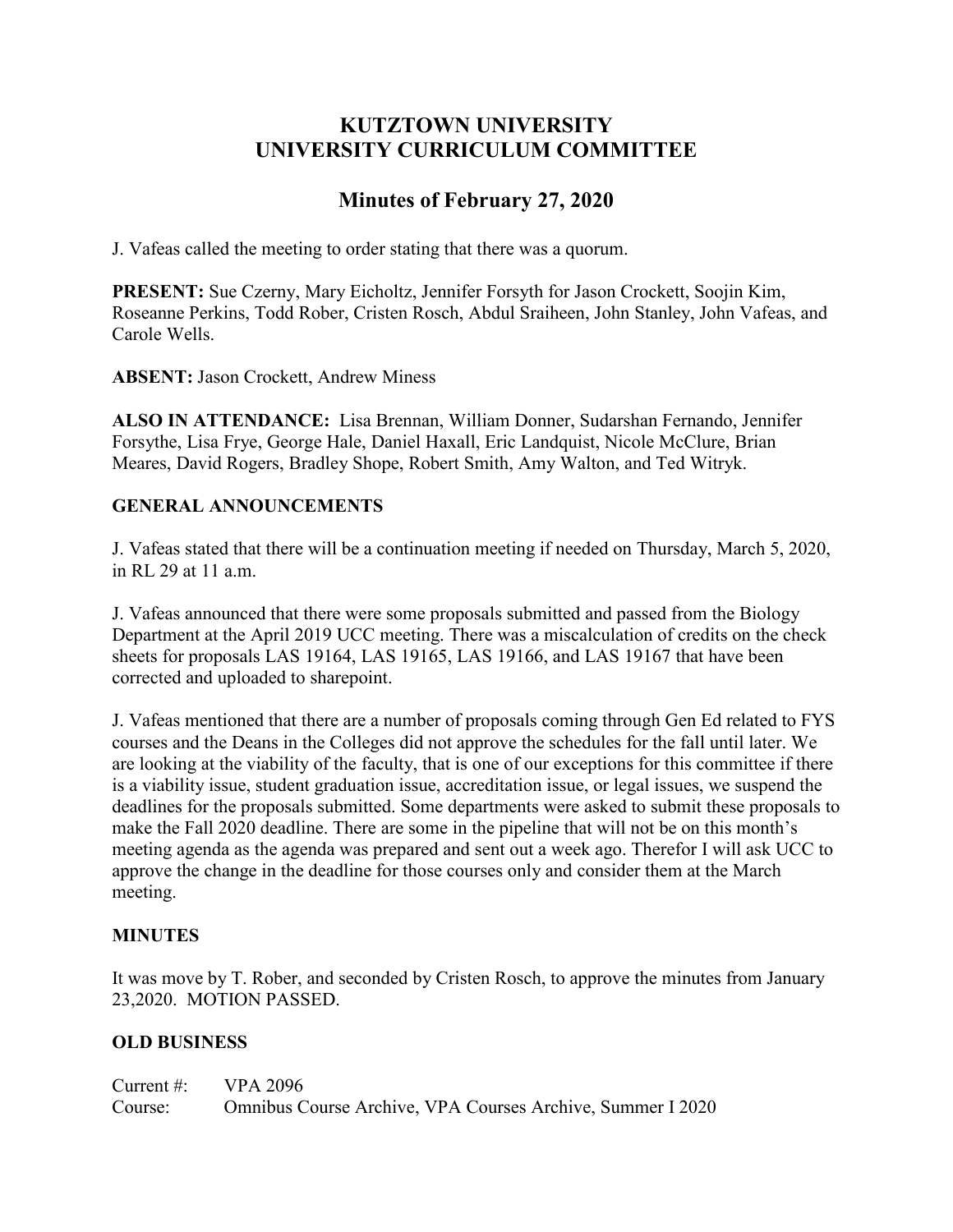| Proposal: Omnibus Course Archive                                                   |
|------------------------------------------------------------------------------------|
| Comments: J. Vafeas stated the Dean wants the proposal to be officially withdrawn. |

#### **NEW BUSINESS**

#### **College of Business**

| Current $\#$ : | COB 20008                                                  |
|----------------|------------------------------------------------------------|
| Course:        | Course Revision: MKT 362 Digital Marketing, Summer I 2020  |
| Proposal:      | Change in title, description, syllabus, and prerequisites. |

It was moved by A. Sraiheen, and seconded by T. Rober, to consider and approve this proposal. MOTION PASSED.

| Current #: $\qquad \qquad \text{COB } 20018$ |                                                             |
|----------------------------------------------|-------------------------------------------------------------|
| Program:                                     | Program Revision: Bachelor of Science in Finance, Fall 2020 |
| Proposal:                                    | Change in electives.                                        |

It was moved by A. Sraiheen, and seconded by T. Rober to consider and approve this proposal. MOTION PASSED.

The following proposals were moved by T. Rober, and seconded by M. Eicholtz, to consider and approve as a block. MOTION PASSED

| COB 20019        | Course:<br>Proposal:                | Course Archive: ACC 521 Tax & Financial Planning, Spring 2020<br>Course Archive |
|------------------|-------------------------------------|---------------------------------------------------------------------------------|
| <b>COB 20020</b> | Course:<br>Spring 2021<br>Proposal: | Course Archive: MGM 539 Management of Employee Relations,                       |
|                  |                                     | Course Archive                                                                  |
| COB 20021        | Course:<br>Proposal:                | Course Archive: MGM 540 Business & Society, Spring 2021<br>Course Archive       |
| COB 20022        | Course:<br>Proposal:                | Course Archive: MGM 541 Labor Relations, Spring 20201<br>Course Archive         |
| COB 20024        | Course:<br>Practices, Spring 2021   | Course Archive: MKT 412 Business to Business Marketing                          |
| COB 20025        | Course:<br>2021                     | Course Archive: MKT 557 New Product Management, Spring                          |
| COB 20026        | Course:<br>Spring 2021              | Course Archive: MKT 570 International Market Management,                        |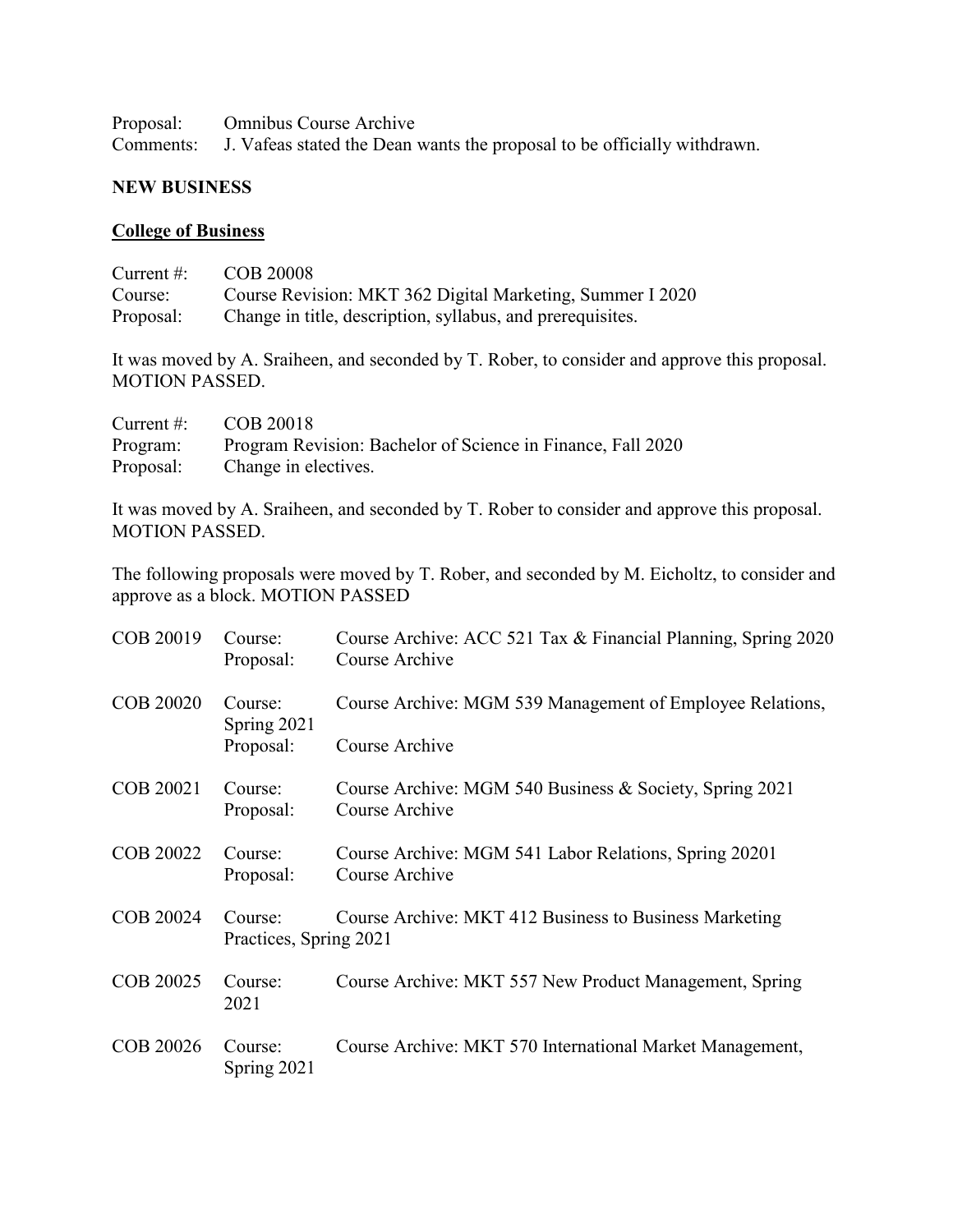#### **College of Education**

| Current $#$ : | <b>COE 2057</b>                                                                        |
|---------------|----------------------------------------------------------------------------------------|
| Course:       | New Course: EDD 723 Qualitative Data Analysis Fall 2020                                |
| Proposal:     | Addition of a new course to the Master Course Listing.                                 |
| Comments:     | J. Vafeas stated that this is qualitative research methods class, the topics taught in |
|               | this class can not be taught without technology. In particular, qualitative            |
|               | technology such as NVivo.                                                              |

It was moved by A. Sraiheen, and seconded by Todd Rober, to consider and approve this proposal. MOTION PASSED.

| Current $\#$ : | COE 2058                                                               |
|----------------|------------------------------------------------------------------------|
| Program:       | Program Revision: Education Doctorate in Transformational Teaching and |
|                | Learning, Fall 2020                                                    |
| Proposal:      | Changes in electives.                                                  |

It was moved by T. Rober, and seconded by C. Rosch, to consider and approve this proposal. MOTION PASSED.

#### **College of Liberal Arts & Sciences**

The following proposals were moved by A. Sraiheen, and seconded by T. Rober, to consider and approve as a block. MOTION PASSED

| LAS 20058                                          | Course:<br>Proposal:                                                                                                                                                                                                                    | Course Revision: PHY 212 Modern Physics I, Fall 2020<br>Change in title.  |
|----------------------------------------------------|-----------------------------------------------------------------------------------------------------------------------------------------------------------------------------------------------------------------------------------------|---------------------------------------------------------------------------|
| LAS 20059                                          | Course:<br>Proposal:                                                                                                                                                                                                                    | Course Revision: PHY 214 Modern Physics II, Fall 2020<br>Change in title. |
| Current $#$ :<br>Course:<br>Proposal:<br>Comments: | <b>LAS 20060</b><br>Course Revision: PHY 245 Mathematical Physics I, Fall 2020.<br>Change in clock hours.<br>S. Fernando present to speak to this proposal. They are a part of changing the<br>credits to be compliant with 60 credits. |                                                                           |

It was moved by T. Rober, and seconded by C. Rosch, to consider and approve this proposal. MOTION PASSED.

The following proposals were moved by T. Rober, and seconded by C. Rosch, to consider and approve as a block. MOTION PASSED

| LAS 20061 Course: | Course Revision: PHY 312 Classical Mechanics I, Fall 2020 |
|-------------------|-----------------------------------------------------------|
|                   | Proposal: Change in credit/clock hours.                   |
|                   | Comments: S. Fernando present to speak to this proposal.  |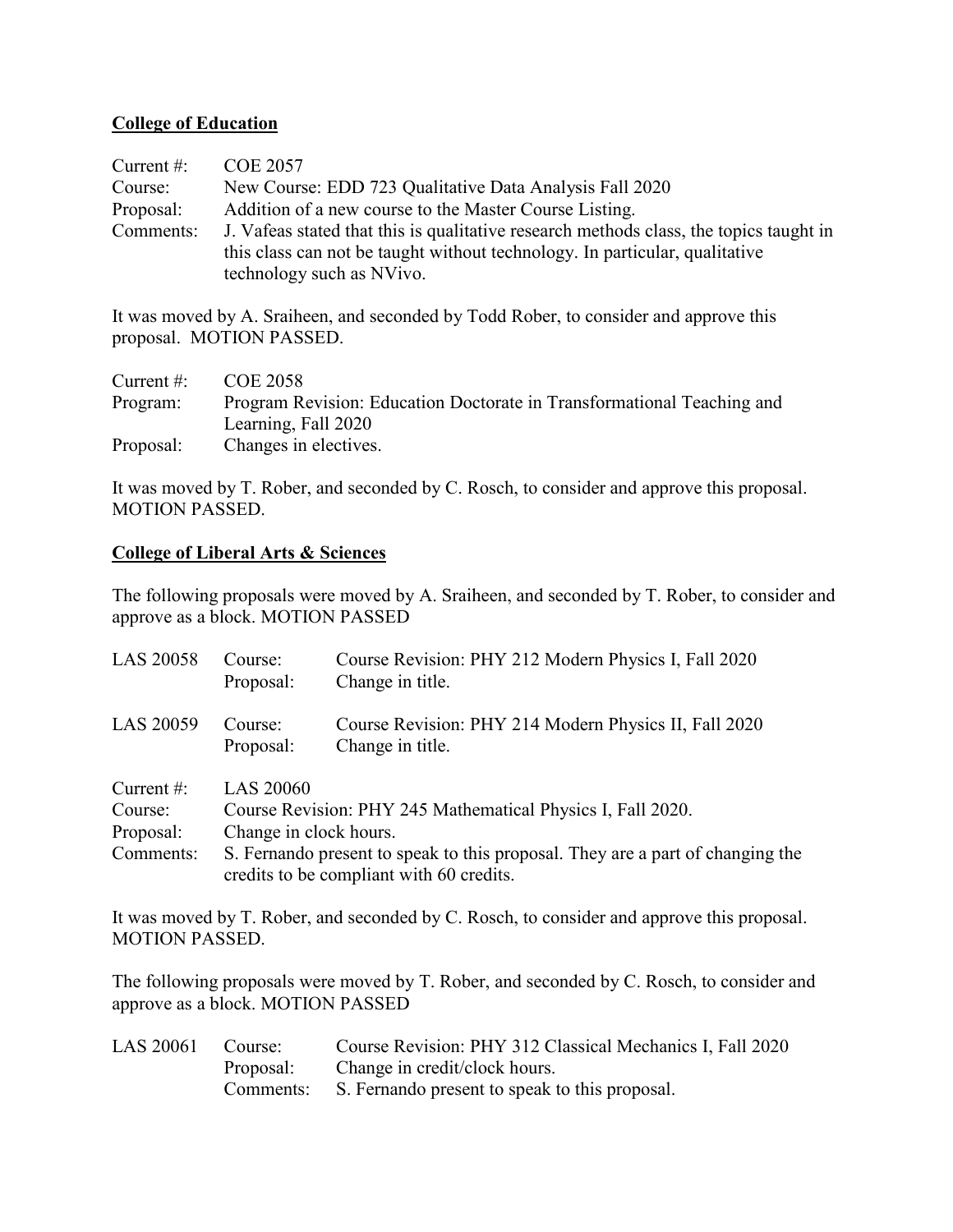| <b>LAS 20062</b> | Course:<br>2020      | Course Revision: PHY 315 Advanced Physics Laboratory, Fall                              |
|------------------|----------------------|-----------------------------------------------------------------------------------------|
|                  | Proposal:            | Change in credit/clock hours.                                                           |
|                  | Comments:            | S. Fernando present to speak to this proposal.                                          |
| LAS 20063        | Course:<br>Proposal: | Course Revision: PHY 316 Electromagnetism I, Fall 2020<br>Change in credit/clock hours. |
|                  | Comments:            | S. Fernando present to speak to this proposal.                                          |
| <b>LAS 20064</b> | Course:              | Course Revision: PHY 360 Quantum Mechanics I, Fall 2020                                 |
|                  | Proposal:            | Change in credit/clock hours.                                                           |
|                  | Comments:            | S. Fernando present to speak to this proposal.                                          |
| Current $#$ :    | LAS 20065            |                                                                                         |
| Course:          |                      | Course Revision: PHY 380 Senior Seminar in Physics, Fall 2020                           |
| Proposal:        |                      | Change in credit/clock hours.                                                           |
| Comments:        |                      | S. Fernando present to speak to this proposal.                                          |

It was moved by T. Rober, and seconded by A. Sraiheen, to consider and approve this proposal. MOTION PASSED.

| Current #: $LAS 20158$ |                                                                      |
|------------------------|----------------------------------------------------------------------|
| Course:                | Course Revision: POL 101 Social Research Design & Writing, Fall 2020 |
|                        | Proposal: Change in prerequisites.                                   |

It was moved by T. Rober, and seconded by C. Rosch, to consider and approve this proposal. MOTION PASSED.

| Current:  | LAS 20204                                                                            |
|-----------|--------------------------------------------------------------------------------------|
| Course:   | New Course: BIO 2XX Introduction to Bioinformatics, Fall 2020                        |
| Proposal: | Addition of a new course to the Master Course Listing.                               |
| Comments: | C. Rosch present to speak to this proposal. L. Frye stated this is a course they are |
|           | developing between Bio and Math. Per B. Meares the course number is BIO 255.         |

It was moved by A. Sraiheen, and seconded by C. Rosch, to consider and approve this proposal. MOTION PASSED.

| Current:  | LAS 20222                                                                   |
|-----------|-----------------------------------------------------------------------------|
| Course:   | Course Revision: CSC 105 Introduction to Data Visualization, Fall 2020      |
| Proposal: | Change in title, syllabus, and description.                                 |
| Comments: | J. Vafeas stated the linked for repeated purposes box is not checked on the |
|           | proposal cover sheet and asked that it be corrected.                        |

It was moved by T. Rober, and seconded by S. Kim, to consider and approve this proposal. MOTION PASSED.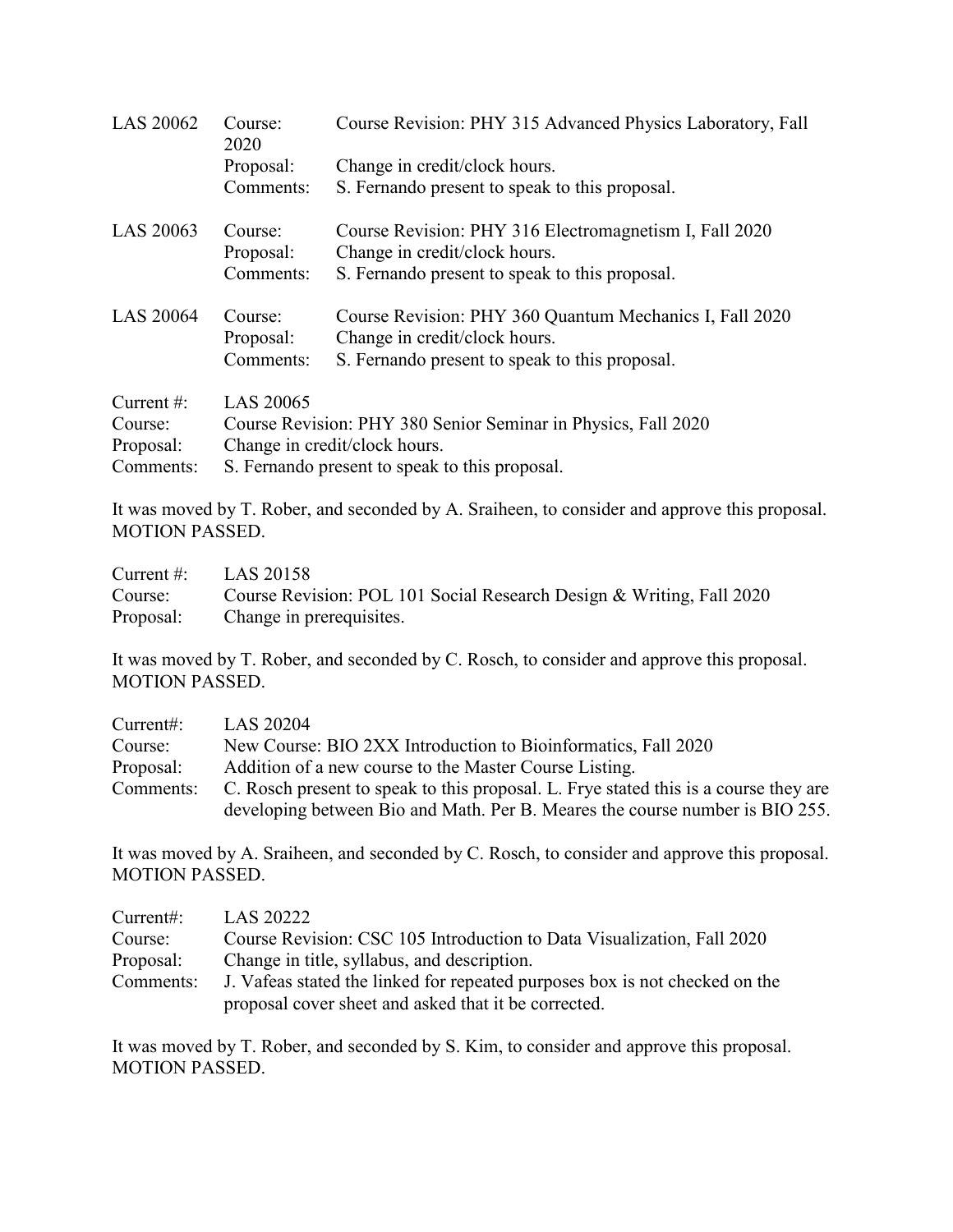Current#: LAS 20223 Course: Course Revision: CSC 311 Computer Networks, Fall 2020 Proposal: Change in syllabus.

It was moved by A. Sraiheen, and seconded by S. Kim, to consider and approve this proposal. MOTION PASSED.

| Current#: $LAS 20224$ |                                                                          |
|-----------------------|--------------------------------------------------------------------------|
| Course:               | Course Revision: CSC 341 Introduction to Information Security, Fall 2020 |
|                       | Proposal: Change in syllabus.                                            |

It was moved by T. Rober, and seconded by C. Rosch, to consider and approve this proposal. MOTION PASSED.

| Current:  | LAS 20225                                                          |
|-----------|--------------------------------------------------------------------|
| Course:   | Course Revision: CSC 328 Network and Secure Programming, Fall 2020 |
| Proposal: | Change in title and syllabus.                                      |

It was moved by T. Rober, and seconded by Mary Eicholtz, to consider and approve this proposal. MOTION PASSED.

| Current:  | LAS 20226                                                                                               |
|-----------|---------------------------------------------------------------------------------------------------------|
| Program:  | Program Revision: Data Analytics Graduate Certificate, Spring 2021                                      |
| Proposal: | Change in electives.                                                                                    |
| Comments: | L. Frye present to speak to this proposal. She stated that they added a new course<br>in the electives. |

It was moved by A. Sraiheen, and seconded by T. Rober, to consider and approve this proposal. MOTION PASSED.

| Current:  | LAS 20227                                           |
|-----------|-----------------------------------------------------|
| Course:   | Course Revision: CSC 237 Data Structures, Fall 2020 |
| Proposal: | Change in description, syllabus, and prerequisites. |
| Comments: | L. Frye present to speak to this proposal.          |

It was moved by T. Rober, and seconded by A. Sraiheen, to consider and approve this proposal. MOTION PASSED.

| Current:  | <b>LAS 20228</b>                                                                                                                                                     |
|-----------|----------------------------------------------------------------------------------------------------------------------------------------------------------------------|
| Program:  | Program Revision: Geography Minor, Fall 2020                                                                                                                         |
| Proposal: | Changes in requirements.                                                                                                                                             |
| Comments: | T. Witryk stated there is no indication that a geography major could take this.<br>J. Vafeas said because this is a minor with the same major, we do not want majors |
|           | taking this as a minor. We need a friendly amendment regarding the checksheet<br>stating Geography majors are excluded.                                              |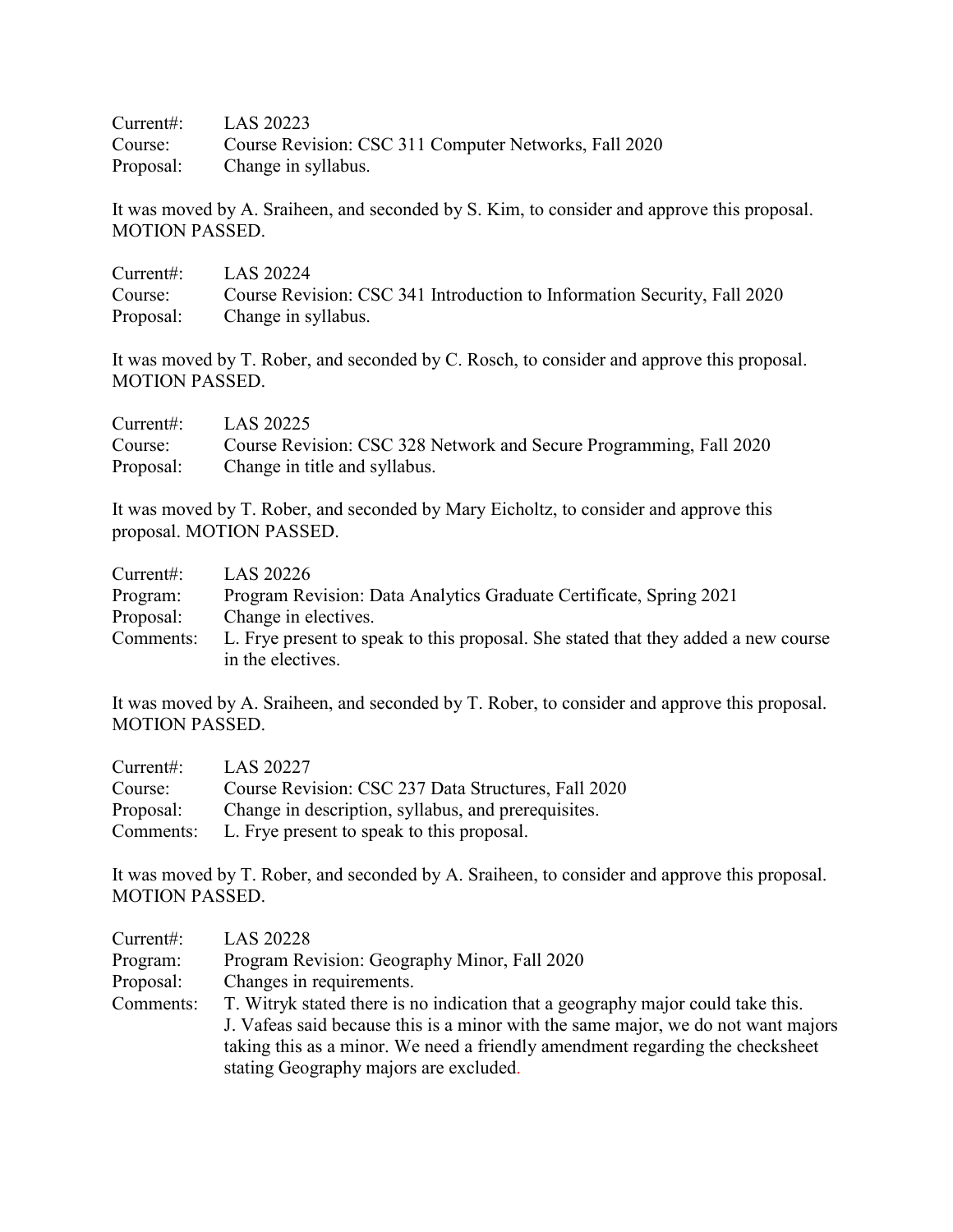It was moved by A. Sraiheen, and seconded by T. Rober, to consider and approve this proposal. MOTION PASSED.

| Current:  | LAS 20229                                                    |
|-----------|--------------------------------------------------------------|
| Program:  | Program Revision: Environmental Geography Minor, Fall 2020   |
| Proposal: | Change in electives.                                         |
|           | Comments: T. Rober stated a geography major could take this. |

It was moved by T. Rober and seconded by M. Eicholtz, to consider and approve this proposal. MOTION PASSED.

| Current:  | LAS 20230                                             |
|-----------|-------------------------------------------------------|
| Program:  | Program Revision: Planning Geography Minor, Fall 2020 |
| Proposal: | Change in electives.                                  |

It was moved by A. Sraiheen, and seconded by T. Rober, to consider and approve this proposal. MOTION PASSED.

| Current:  | LAS 20234                                                                     |
|-----------|-------------------------------------------------------------------------------|
| Course:   | New Course: ENG 1 XX Rebel Hearts-Explorations in Irish Literature, Fall 2020 |
| Proposal: | Addition of a new course to the Master Course Listing.                        |
| Comments: | J. Vafeas clock hours are not indicated. Per J. Forsythe they should be 3. B. |
|           | Meares stated the course number will be ENG 109.                              |

It was moved by T. Rober, and seconded by C. Rosch, to consider and approve this proposal. MOTION PASSED.

| Current:  | LAS 20235                                                                                                                                                                 |
|-----------|---------------------------------------------------------------------------------------------------------------------------------------------------------------------------|
| Course:   | Course Revision: ENG 110 Introduction to Literature, Fall 2020                                                                                                            |
| Proposal: | Change in description, syllabus, prerequisites, and course number.                                                                                                        |
| Comments: | T. Rober stated this should be linked for repeated purposes because it has a new<br>course number. J. Vafeas stated the prerequisities are not listed on the syllabus but |
|           | are within the proposal.                                                                                                                                                  |

It was moved by T. Rober, and seconded by M. Eicholtz, to consider and approve this proposal. MOTION PASSED.

| Current:  | LAS 20241                                                                           |
|-----------|-------------------------------------------------------------------------------------|
| Course:   | New Course: MAT 303 Statistical Programming, Fall 2020                              |
| Proposal: | Addition of a new course added to the Master Course Listing.                        |
| Comments: | J. Vafeas there are no resources listed for technology, contact/clock hours are not |
|           | indicated. E. Landquist present to speak to this proposal. He stated they left      |
|           | specific software packages out, and that they do intend to use modern software. B.  |
|           | Meares stated the course number will be MAT 304 due to MAT 303 already              |
|           | exists. Per E. Landquist contact hours are 3.                                       |

It was moved by T. Rober, and seconded by C. Rosch, to consider and approve this proposal.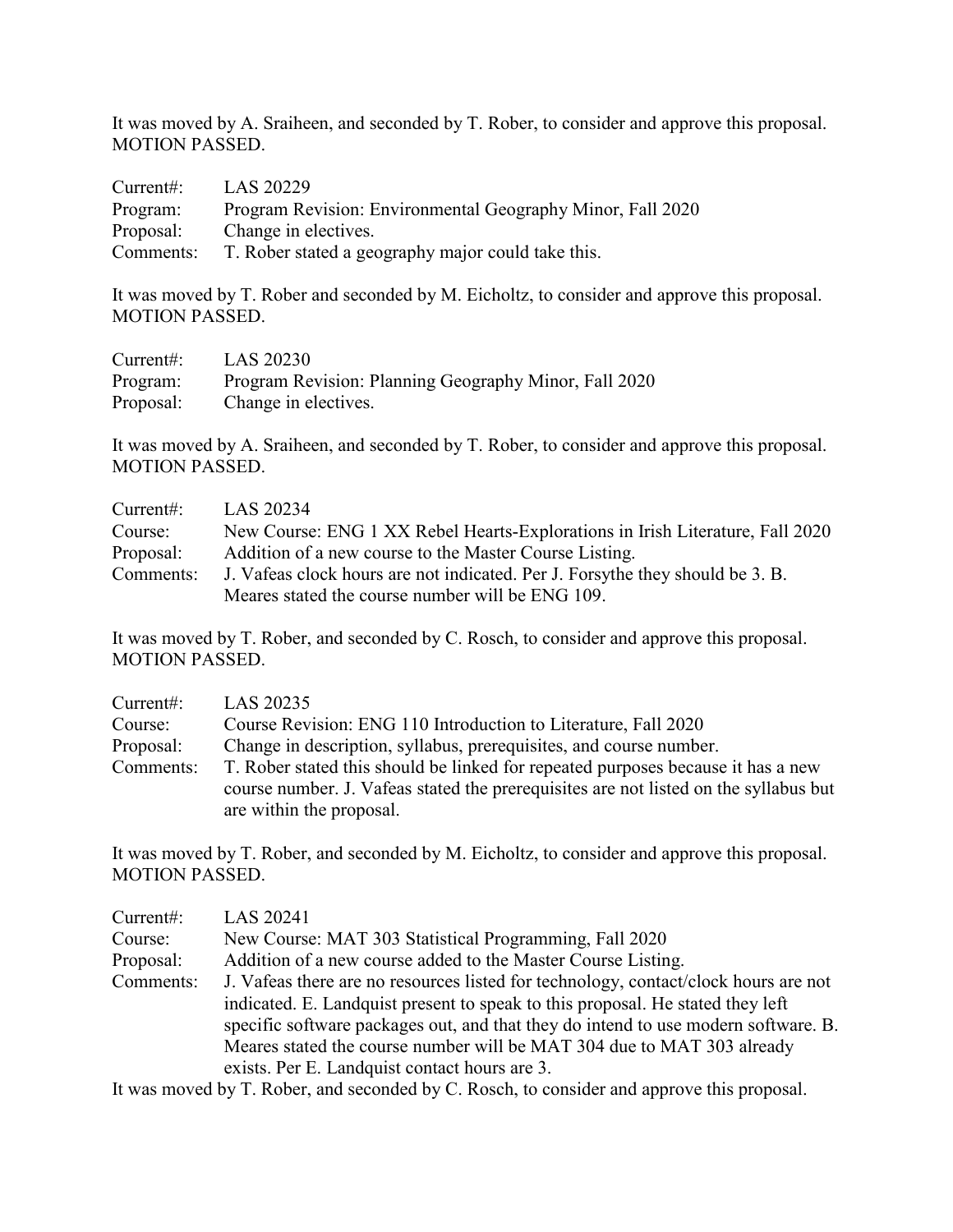#### MOTION PASSED.

Current#: LAS 20242 Course: New Course: MAT 327 Design and Analysis of Experiments, Fall 2020 Proposal: Addition of a new course added to the Master Course Listing.

It was moved by A. Sraiheen, and seconded by T. Rober, to consider and approve this proposal. MOTION PASSED.

| Current:  | LAS 20243                                                                      |
|-----------|--------------------------------------------------------------------------------|
| Course:   | New Course: SCI 22X Practical Scanning Electron Microscopy, Fall 2020          |
| Proposal: | Addition of new course added to the Master Course Listing.                     |
| Comments: | T. Witryk asked what the / means in the prerequisites? Is it "AND" or "OR" for |
|           | PHY 042 or PHY 102. S. Fernando stated it is "OR". B. Meares stated the course |
|           | number is SCI 220.                                                             |

It was moved by A. Sraiheen, and seconded by T. Rober, to consider and approve this proposal. MOTION PASSED.

| Current:  | LAS 20244                                                                   |
|-----------|-----------------------------------------------------------------------------|
| Course:   | New Course: PY 250 Programming for Experimental Research and Industry, Fall |
|           | 2020                                                                        |
| Proposal: | Addition of a new course added to the Master Course Listing.                |
| Comments: | S. Fernando stated the prerequisites are PHY 042 or PHY 102.                |

It was moved by S. Kim, and seconded by A. Sraiheen, to consider and approve this proposal. MOTION PASSED.

| Current:  | LAS 20245                                                                           |  |  |  |
|-----------|-------------------------------------------------------------------------------------|--|--|--|
| Course:   | New Course: EGR 390 Internship in Engineering, Fall 2020                            |  |  |  |
| Proposal: | Addition of a new course added to the Master Course Listing.                        |  |  |  |
| Comments: | J. Vafeas mentioned the credits were not specified. S. Fernando stated 1-3 credits. |  |  |  |
|           | J. Vafeas also asked if this course could be repeated in the same semester, and S.  |  |  |  |
|           | Fernando replied it could not. Credit hours should be changed to 1-5 credits per    |  |  |  |
|           | friendly amendment from J. Forsythe.                                                |  |  |  |

It was moved by T. Rober, and seconded by M. Eicholtz, to consider and approve this proposal. MOTION PASSED.

| Current:  | LAS 20246                                                                      |  |  |  |
|-----------|--------------------------------------------------------------------------------|--|--|--|
| Program:  | New Program: Bachelor of Science Physics (Engineering Technology Track) Fall   |  |  |  |
|           | 2020                                                                           |  |  |  |
| Proposal: | New track.                                                                     |  |  |  |
| Comments: | T. Witryk stated credits 1-5 are on the checksheets for the course EGR 390. S. |  |  |  |
|           | Fernando stated that is what they should be and EGR 390 should be changed to   |  |  |  |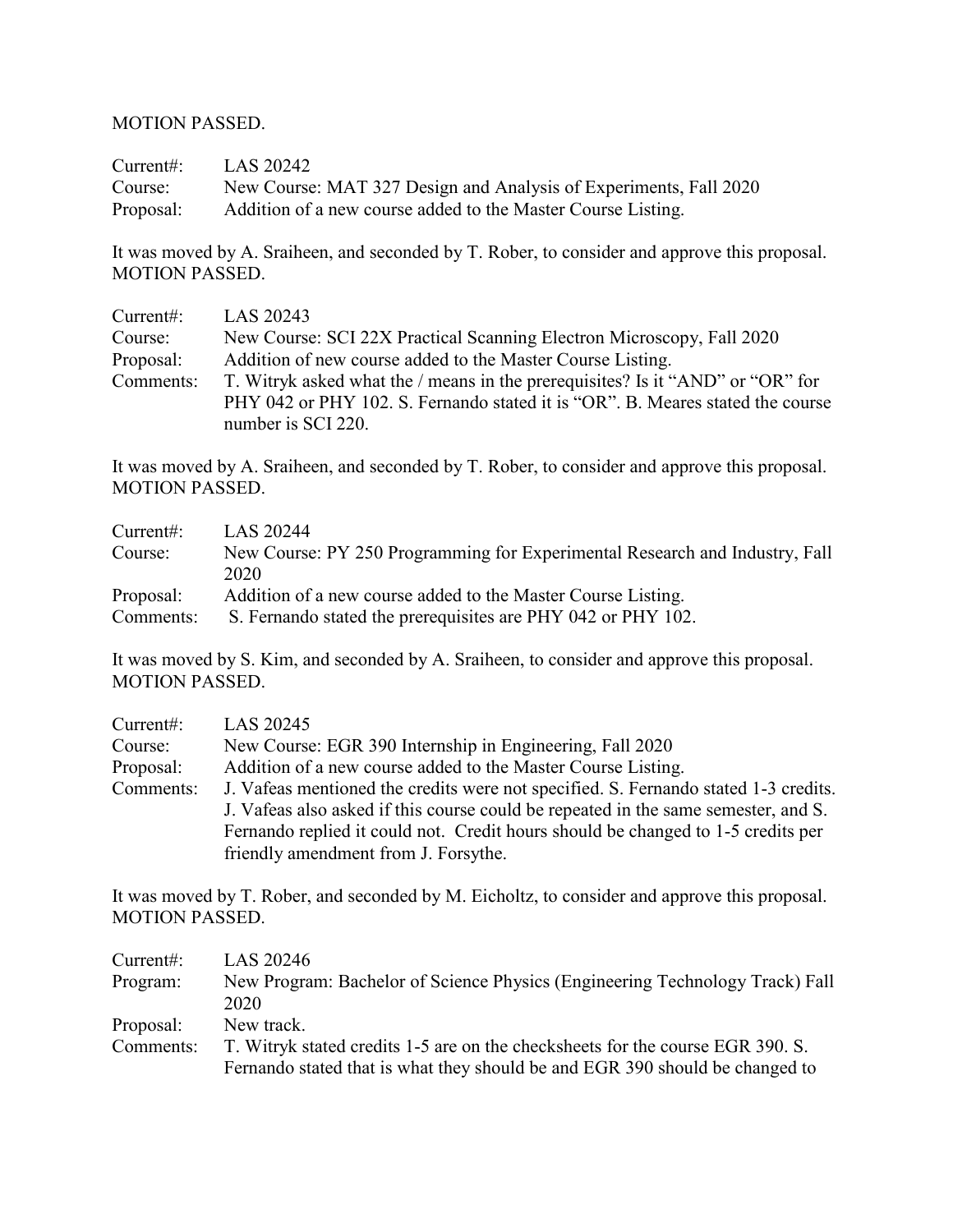show that as well. J. Forsythe made a friendly amendment to correct the proposal for course EGR 390.

It was moved by T. Rober, and seconded by S. Kim, to consider and approve this proposal. MOTION PASSED.

| Current:  | LAS 202047                                                                |
|-----------|---------------------------------------------------------------------------|
| Program:  | New Program: Bachelor of Science Biochemistry (Pharmacy Track), Fall 2020 |
| Proposal: | New Track.                                                                |

It was moved by A. Sraiheen, and seconded by M. Eicholtz, to consider and approve this proposal. MOTION PASSED.

| Current:  | LAS 20248                                                                       |  |  |
|-----------|---------------------------------------------------------------------------------|--|--|
| Program:  | Program Revision: Bachelor of Science Physics, Fall 2020                        |  |  |
| Proposal: | Change in requirements, credit hours.                                           |  |  |
| Comments: | T. Rober stated the proposal needs the front Gen Ed side of the checksheets. J. |  |  |
|           | Vafeas asked that it be corrected and uploaded to sharepoint.                   |  |  |

It was moved by T. Rober, and seconded by M. Eicholtz, to consider and approve this proposal. MOTION PASSED.

| Current:  | LAS 20249                                                                       |  |  |
|-----------|---------------------------------------------------------------------------------|--|--|
| Program:  | Program Revision: Bachelor of Science Physics (Engineering Physics Track), Fall |  |  |
|           | 2020                                                                            |  |  |
| Proposal: | Change in track and credit hours.                                               |  |  |
| Comments: | T. Rober stated the proposal needs the front Gen Ed side of the checksheets. J. |  |  |
|           | Vafeas asked that it be corrected and uploaded to sharepoint.                   |  |  |

It was moved by T. Rober, and seconded by S. Kim, to consider and approve this proposal. MOTION PASSED.

| Current:  | LAS 20250                                                                       |  |  |
|-----------|---------------------------------------------------------------------------------|--|--|
| Program:  | Program Revision: Bachelor of Science Physics (Astronomy Track), Fall 2020      |  |  |
| Proposal: | Change in track and credit hours.                                               |  |  |
| Comments: | T. Rober stated the proposal needs the front Gen Ed side of the checksheets. J. |  |  |
|           | Vafeas asked that it be corrected and uploaded to sharepoint.                   |  |  |

It was moved by A. Sraiheen, and seconded by T. Rober, to consider and approve this proposal. MOTION PASSED.

| Current#: | LAS 20251                                           |
|-----------|-----------------------------------------------------|
| Program:  | Program Revision: Minor Public Relations, Fall 2020 |
| Proposal: | Change in minor and elective requirements.          |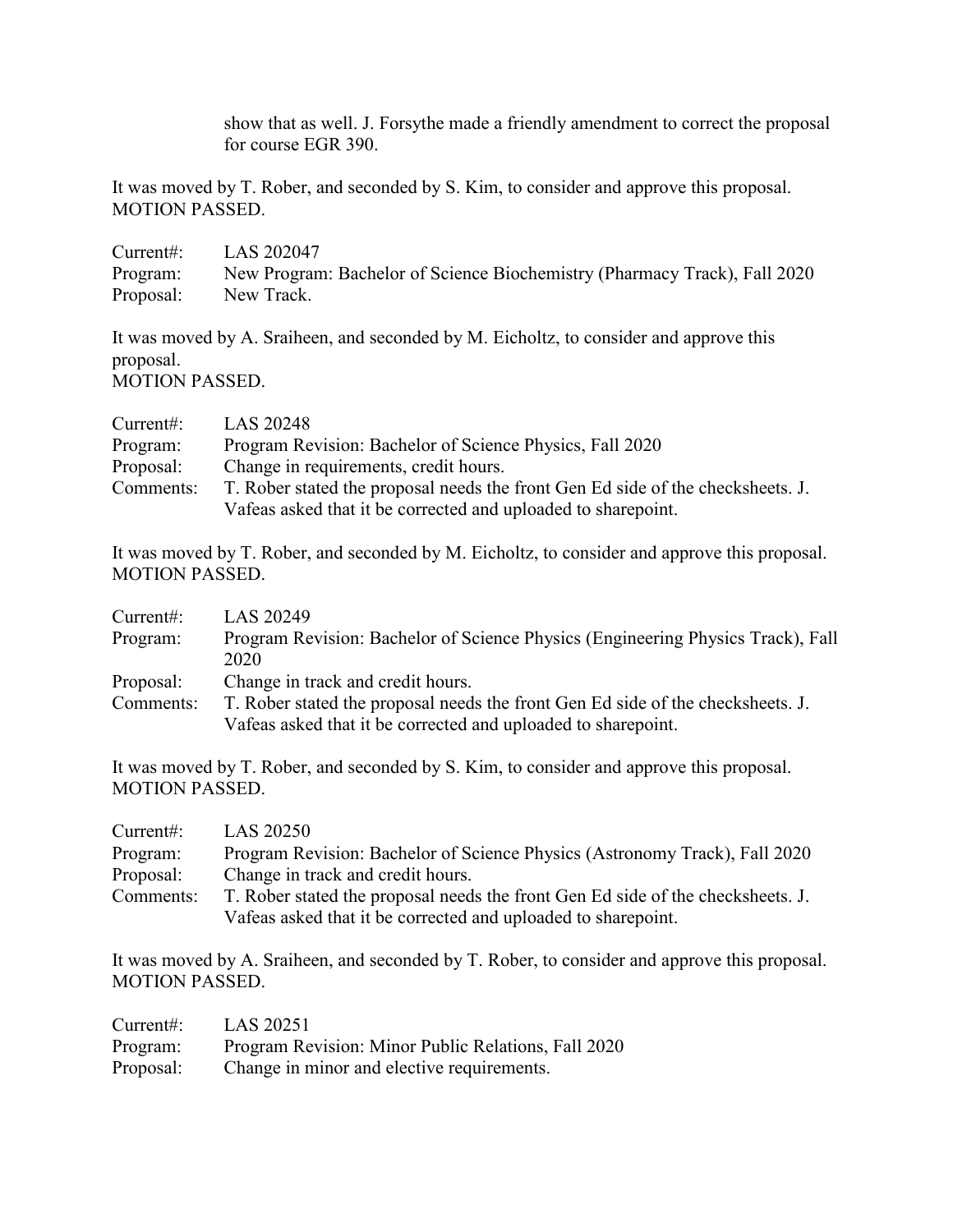Comments: J. Forsythe present to speak to this proposal. T. Witryk asked about nothing being stated about minor/major. J. Vafeas stated on the checksheet notes that no majors can take this as the minor.

It was moved by S. Kim, and seconded by C. Rosch, to consider and approve this proposal. MOTION PASSED.

| Current#: $LAS 20258$ |                                                                     |
|-----------------------|---------------------------------------------------------------------|
|                       | Course: Course Archive: CSC 112 Visual Basic Programming, Fall 2020 |
|                       | Proposal: Course Archive                                            |

It was moved by A. Sraiheen, and seconded by T. Rober, to consider and approve this proposal. MOTION PASSED.

| Current:  | LAS 20259                                                                                                                                                                                                                                                                                                                                                                                                                                                                          |  |  |  |
|-----------|------------------------------------------------------------------------------------------------------------------------------------------------------------------------------------------------------------------------------------------------------------------------------------------------------------------------------------------------------------------------------------------------------------------------------------------------------------------------------------|--|--|--|
| Course:   | Course Revision: ENG 358 The Rhetoric of Style, Fall 2020                                                                                                                                                                                                                                                                                                                                                                                                                          |  |  |  |
| Proposal: | Change in description, syllabus, and prerequisites.                                                                                                                                                                                                                                                                                                                                                                                                                                |  |  |  |
| Comments: | T. Witryk stated there was an issue with the prerequisites. The new prerequisite<br>states 23, 24, 25, and any 200- level course. So the question is, is that a 200 or<br>100 level? If it is a 200 level then you don't need the other three courses. It should<br>be 200 per N. McClure. J. Vafeas stated there is no request for an offer of distance<br>ed, but there is a memo. We are not approving it for distance ed. It must come<br>back to be approved for distance ed. |  |  |  |

It was moved by T. Rober, and seconded by M. Eicholtz, to consider and approve this proposal. MOTION PASSED.

| LAS 20261                                                                       |  |  |  |
|---------------------------------------------------------------------------------|--|--|--|
| New Course: CMP 2XX Introduction to Research and Writing about Society and      |  |  |  |
| Culture, Fall 2020                                                              |  |  |  |
| Addition of a new course added to the Master Course Listing.                    |  |  |  |
| J. Vafeas stated that there are formatting issues that need to be corrected. B. |  |  |  |
| Meares stated the course number will be CMP 203. B. Donner present to speak to  |  |  |  |
| this proposal and will upload an updated proposal to share point.               |  |  |  |
|                                                                                 |  |  |  |

It was moved by A. Sraiheen, and seconded by M. Eicholtz, to consider and approve this proposal. MOTION PASSED.

J. Vafeas declared the meeting in recess until Thursday, March 5, 2020 at 11:00 am in Rohrbach Library 29.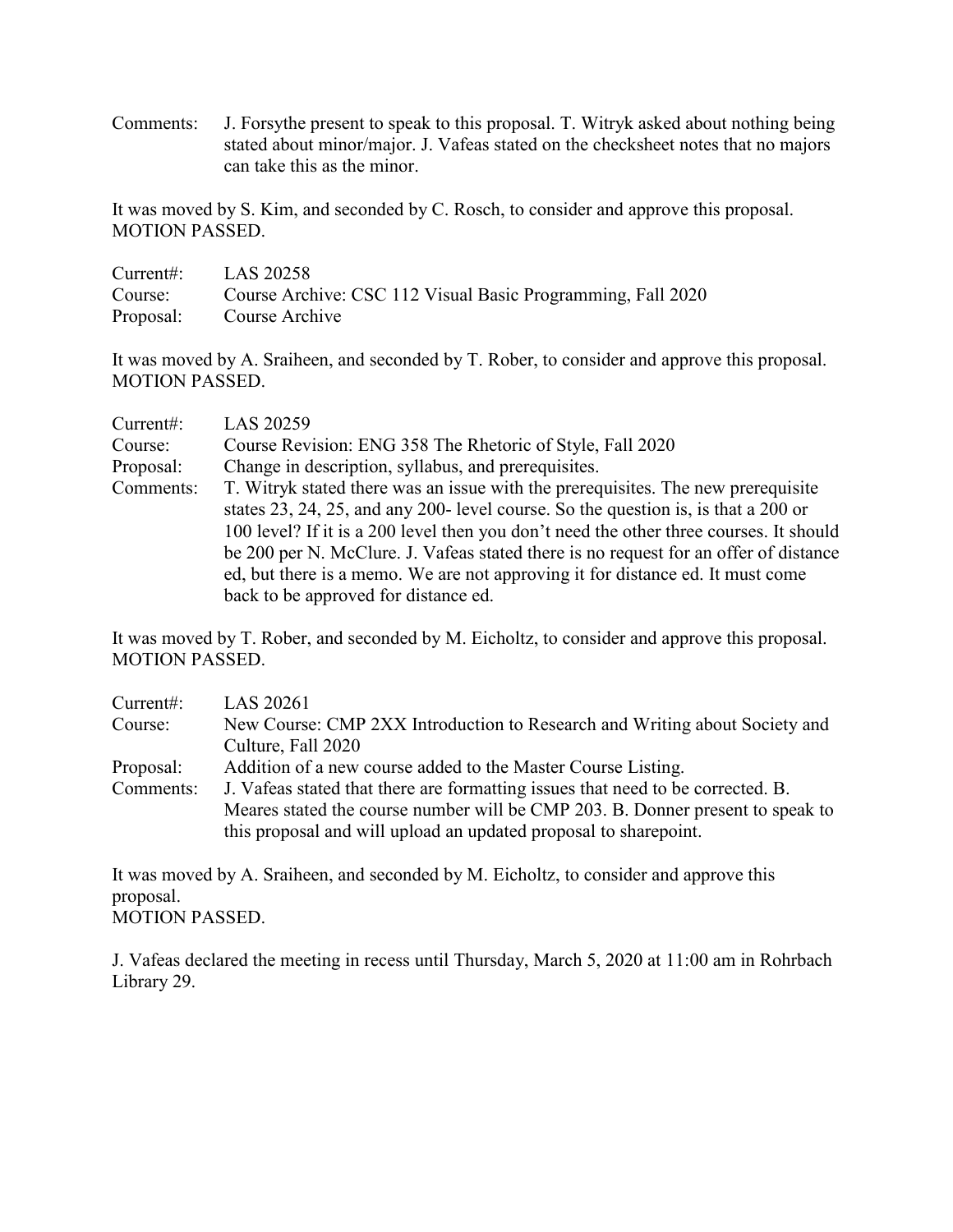## **KUTZTOWN UNIVERSITY UNIVERSITY CURRICULUM COMMITTEE**

# **Minutes of March 5, 2020**

J. Vafeas called the meeting to order stating that there was a quorum.

**PRESENT:** Sue Czerny, Mary Eicholtz, Jennifer Forsythe for Jason Crockett, Soojin Kim, Roseanne Perkins, Cristen Rosch, Todd Rober, Adbul Sraiheen, John Stanley, John Vafeas, Carole Wells.

**ABSENT:** Jason Crocket, and Andrew Miness.

**ALSO IN ATTENDANCE:** Lisa Brennan, Mike Covello, Dan Haxall, Brian Meares, David Rogers, Bradley Shope, and Amy Walton.

## **College of Visual & Performing Arts**

The following proposals were moved by A. Sraiheen, and seconded by C. Rosch, to consider and approve as a block. MOTION PASSED

| <b>VPA 2073</b> | Course:<br>Proposal:<br>Comments: | Course Revision: CDE 238 Graphic Design, Fall 2020<br>Change in credit hours.<br>J. Vafeas said the change is 4 semester hours to 3 semester hours<br>and 6 clock hours.          |
|-----------------|-----------------------------------|-----------------------------------------------------------------------------------------------------------------------------------------------------------------------------------|
| <b>VPA 2074</b> | Course:<br>Proposal:<br>Comments: | Course Revision: CDE 242 Advertising Design, Fall 2020<br>Change in credit hours.<br>J. Vafeas said the change is 4 semester hours to 3 semester hours<br>and 6 clock hours.      |
| <b>VPA 2075</b> | Course:<br>Proposal:<br>Comments: | Course Revision: CDE 276 Interactive Design, Fall 2022<br>Change in credit hours.<br>J. Vafeas said the change is 4 semester hours to 3 semester hours<br>and 6 clock hours.      |
| <b>VPA 2076</b> | Course:<br>Proposal:<br>Comments: | Course Revision: CDE 252 Digital Illustration, Spring 2022.<br>Change in credit hours.<br>J. Vafeas said the change is 4 semester hours to 3 semester hours<br>and 6 clock hours. |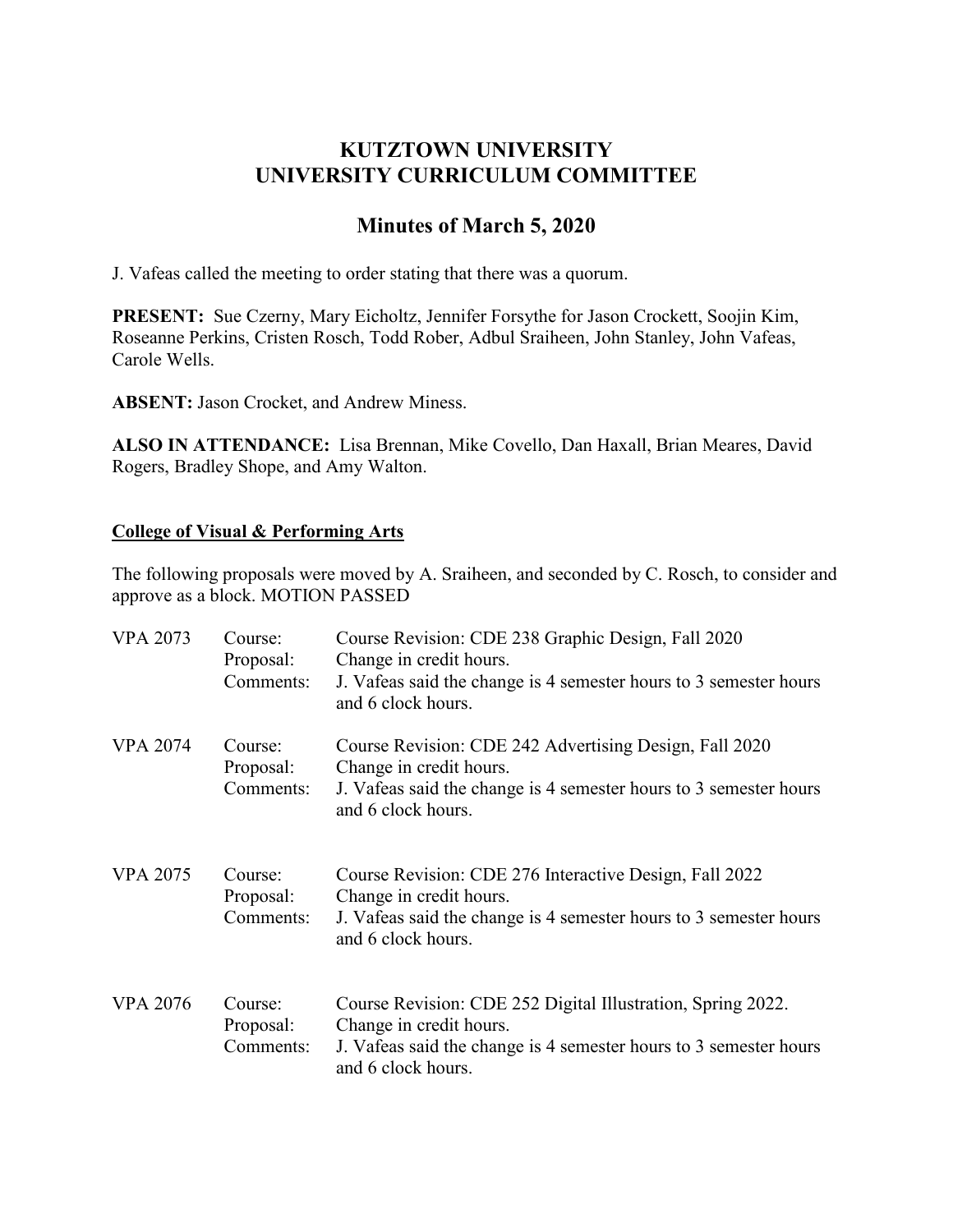| <b>VPA 2077</b> | Course:<br>Proposal:<br>Comments: | Course Revision: CDE 394 Internship, Summer I 2023<br>Change in credit hours.<br>J. Vafeas said the change is 4 semester hours to 3 semester hours<br>and 6 clock hours. |
|-----------------|-----------------------------------|--------------------------------------------------------------------------------------------------------------------------------------------------------------------------|
|                 | Current #: $VPA 2078$             |                                                                                                                                                                          |

| Program:  | Program Revision: Bachelor of Fine Arts Communication Design, Fall 2020 |
|-----------|-------------------------------------------------------------------------|
| Proposal: | Change in major requirements.                                           |

It was moved by T. Rober, and seconded by C. Rosch, to consider and approve this proposal. MOTION PASSED.

| Current $#$ : | <b>VPA 20117</b>                                                                                                                                                                                                                                                                                                                                                                                                                                                                            |
|---------------|---------------------------------------------------------------------------------------------------------------------------------------------------------------------------------------------------------------------------------------------------------------------------------------------------------------------------------------------------------------------------------------------------------------------------------------------------------------------------------------------|
| Program:      | Program Revision: Bachelor of Fine Arts Applied Digital Arts, Fall 2020                                                                                                                                                                                                                                                                                                                                                                                                                     |
| Proposal:     | Change in major requirements, change in specializations, renaming of<br>specialization.                                                                                                                                                                                                                                                                                                                                                                                                     |
| Comments:     | D. Rogers and M. Covello present to speak to this proposal. B. Meares asked what<br>changes were made as they are normally stated in the rationale and they were not<br>on this proposal. D. Rogers stated he provided an old checksheet. We changed the<br>motion graphics specialization, interactive media specialization, we changed 2D<br>Studio Art name to Concept Art, and we changed the 3D Studio art to 3D<br>Modeling and Rendering, and we added the Animation Specialization. |

It was moved by A. Sraiheen, and seconded by T. Rober to consider and approve this proposal. MOTION PASSED.

The following proposals were moved by T. Rober, and seconded by A. Sraiheen, to consider and approve as a block. MOTION PASSED

| <b>VPA 20120</b> | Course:<br>Proposal:<br>Comments: | New Course: APD 361 Animation Studio I, Fall 2020<br>Addition of a new course to the Master Course Listing.<br>M. Covello present to speak to this proposal.   |
|------------------|-----------------------------------|----------------------------------------------------------------------------------------------------------------------------------------------------------------|
| <b>VPA 20121</b> | Course:<br>Proposal:<br>Comments: | New Course: APD 362 Animation Studio II, Fall 2020<br>Addition of a new course to the Master Course Listing.<br>M. Covello present to speak to this proposal.  |
| <b>VPA 20122</b> | Course:<br>Proposal:<br>Comments: | New Course: APD 363 Animation Studio III, Fall 2020<br>Addition of a new course to the Master Course Listing.<br>M. Covello present to speak to this proposal. |
| <b>VPA 20123</b> | Course:<br>Proposal:<br>Comments: | New Course: APD 364 Animation Studio IV, Fall 2020<br>Addition of a new course to the Master Course Listing.<br>M. Covello present to speak to this proposal.  |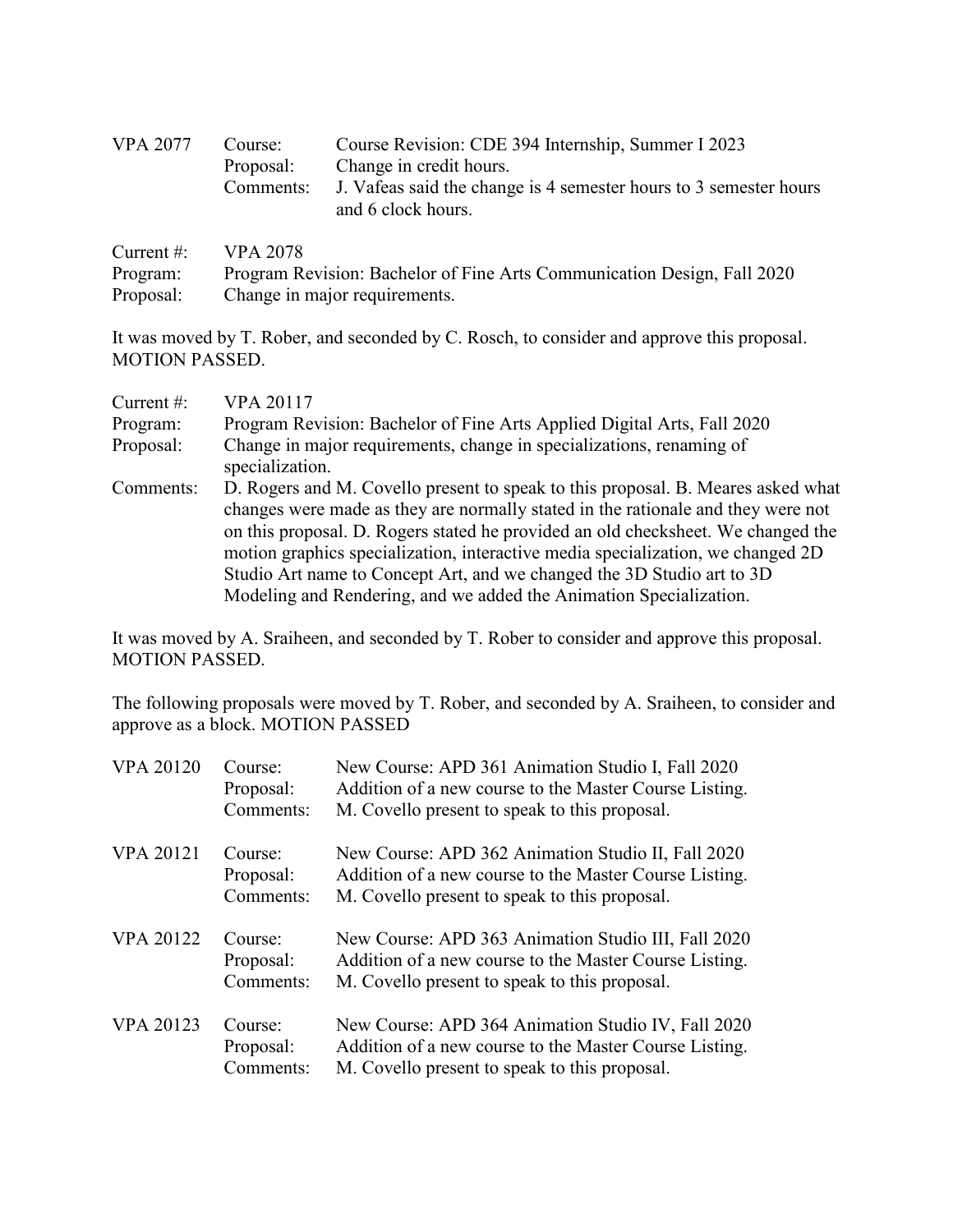| <b>VPA 20124</b> | Course:          | New Course: APD 365 Animation Studio V, Fall 2020                                |
|------------------|------------------|----------------------------------------------------------------------------------|
|                  | Proposal:        | Addition of a new course to the Master Course Listing.                           |
|                  | Comments:        | M. Covello present to speak to this proposal.                                    |
| Current $\#$ :   | <b>VPA 20125</b> |                                                                                  |
| Course:          |                  | New Course: APD 3030 Senior Seminar, Fall 2020                                   |
| Proposal:        |                  | Addition of a new course to the Master Course Listing.                           |
| Comments:        |                  | M. Covello present to speak to this. He stated this is a required course for the |
|                  | major.           |                                                                                  |

It was moved by NAME T. Rober, and seconded by C. Rosch, to consider and approve this proposal. MOTION PASSED.

The following proposals were moved by A. Sraiheen, and seconded by M. Eicholtz, to consider and approve as a block. MOTION PASSED

| <b>VPA 20129</b> | Course:                | Course Revision: THE 15 Introduction to Theater, Fall 2020                    |  |
|------------------|------------------------|-------------------------------------------------------------------------------|--|
|                  | Proposal:              | Change in course number and prefix.                                           |  |
|                  | Comments:              | M. Eicholtz present to speak to this proposal. THE 15 changed to              |  |
|                  |                        | THE 100 for Fall 2020. J. Vafeas requested a friendly amendment to change THE |  |
|                  |                        | 100 to COM 102. This was supported by S. Kim. J. Vafeas stated they have      |  |
|                  |                        | amended the proposal to Change THE 100 to COM 102.                            |  |
| <b>VPA 20130</b> | Course:                | Course Revision: THE 31 Introduction to Acting, Fall 2020                     |  |
|                  | Proposal:              | Change in course number and prefix.                                           |  |
|                  | Comments:              | B. Meares stated the course number will be COM 103.                           |  |
| <b>VPA 20131</b> | Course:                | Course Revision: THE 210 Production and Performance for the                   |  |
|                  | Young Adult, Fall 2020 |                                                                               |  |
|                  | Proposal:              | Chane in course number and prefix.                                            |  |
|                  | Comments:              | B. Meares stated the course number will be COM 211.                           |  |

The following proposals were moved by M. Eicholtz, and seconded by R. Perkins, to consider And approve as a block. MOTION PASSED.

| <b>VPA 20132</b> | Course:               | Course Revision: COM 370 Special Topics in Communication |
|------------------|-----------------------|----------------------------------------------------------|
|                  | Studies, Fall 2020    |                                                          |
|                  | Proposal:             | Change in prerequisites.                                 |
|                  |                       | Comments: Per M. Eicholtz, removing COM 10.              |
| <b>VPA 20135</b> | Course:               | Course Revision: COM 125 Interviewing: Communication     |
|                  | Principles, Fall 2020 |                                                          |
|                  |                       | Proposal: Change in prerequisites.                       |
|                  |                       | Comments: Per M. Eicholtz, removing COM 10.              |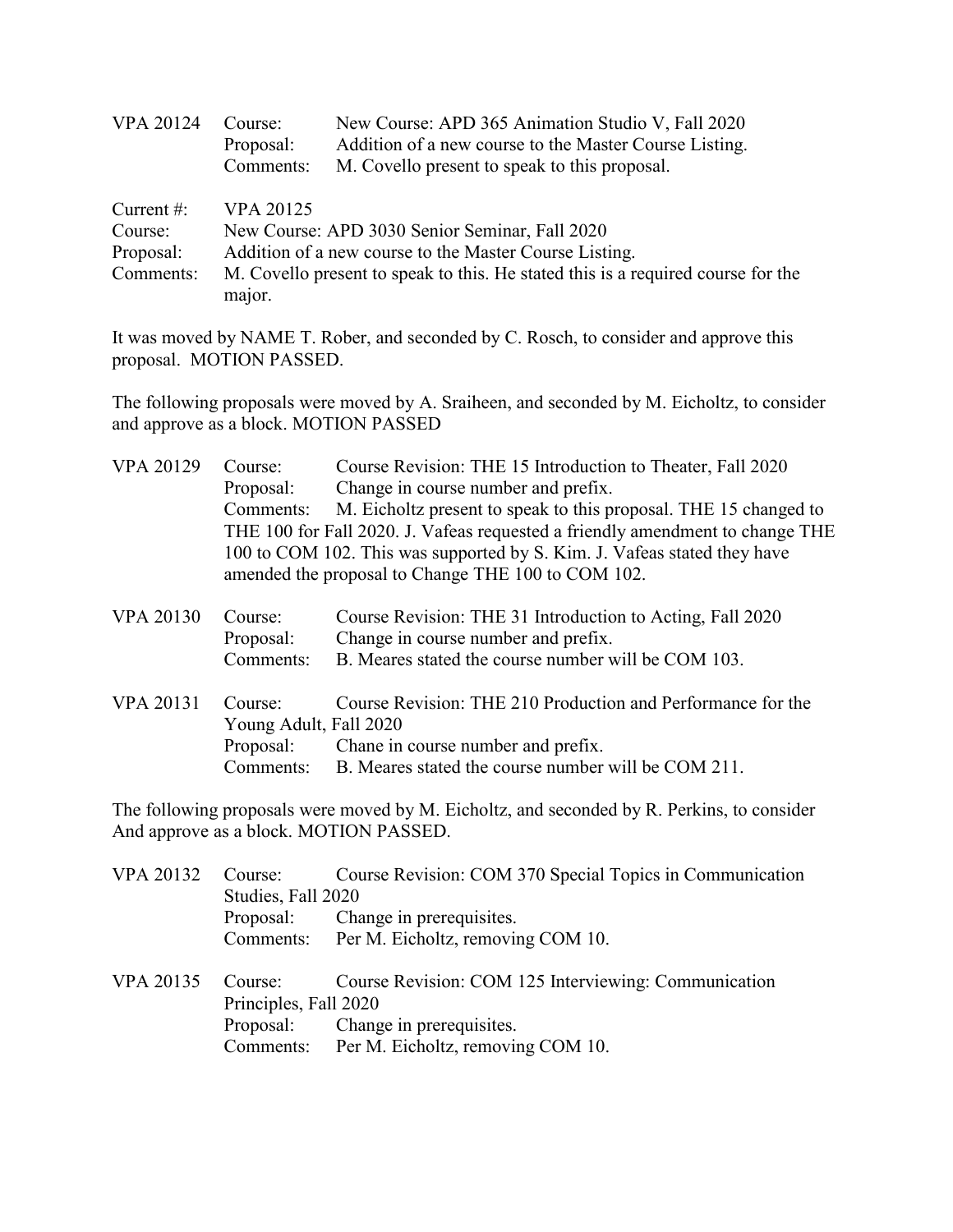| <b>VPA 20136</b> | Course:<br>Studies, Fall 2020.<br>Proposal:<br>Comments: | Course Revision: COM 140 Introduction to Communication<br>Change in prerequisites.<br>Per M. Eicholtz, removing COM 10.       |
|------------------|----------------------------------------------------------|-------------------------------------------------------------------------------------------------------------------------------|
| <b>VPA 20137</b> | Course:<br>Proposal:<br>Comments:                        | Course Revision: COM 151 Voice and Diction, Fall 2020<br>Change in prerequisites.<br>Per M. Eicholtz, removing COM 10.        |
| <b>VPA 20138</b> | Course:<br>Proposal:<br>Comments:                        | COM 170 An Introduction to Public Relations, Fall 2020<br>Change in prerequisites.<br>Per M. Eicholtz, removing COM 10.       |
| VPA 20139        | Course:<br>Proposal:<br>Comments:                        | COM 212 Introduction to Mass Communication, Fall 2020<br>Change in prerequisites.<br>Per M. Eicholtz, removing COM 10.        |
| <b>VPA 20140</b> | Course:<br>Proposal:<br>Comments:                        | COM 227 Rhetorical Theory and Criticism, Fall 2020<br>Change in prerequisites.<br>Per M. Eicholtz, removing COM 10.           |
| <b>VPA 20141</b> | Course:<br>Proposal:<br>Comments:                        | COM 235 Public Relations Cases and Campaigns, Fall 2020<br>Change in prerequisites.<br>Per M. Eicholtz, removing COM 10.      |
| <b>VPA 20142</b> | Course:<br>Proposal:<br>Comments:                        | COM 241 Public Relations Processes and Techniques, Fall 2020<br>Change in prerequisites.<br>Per M. Eicholtz, removing COM 10. |
| <b>VPA 20144</b> | Course:<br>2020<br>Proposal:<br>Comments:                | COM 271 Sexualities and Communication in Everyday Life, Fall<br>Change in prerequisites.<br>Per M. Eicholtz, removing COM 10. |
| <b>VPA 20145</b> | Course:<br>Proposal:<br>Comments:                        | COM 274 Organizational Communications, Fall 2020<br>Change in prerequisites.<br>Per M. Eicholtz, removing COM 10.             |
| <b>VPA 20147</b> | Course:<br>Proposal:<br>Comments:                        | COM 311 Crisis Communication in Public Relations, Fall 2020<br>Change in prerequisites.<br>Per M. Eicholtz, removing COM 10.  |
| <b>VPA 20148</b> | Course:<br>Proposal:<br>Comments:                        | COM 313 Communication in a Multicultural World, Fall 2020<br>Change in prerequisites.<br>Per M. Eicholtz, removing COM 10.    |
| <b>VPA 20149</b> | Course:                                                  | COM 327 Rhetorical Theory and Communication, Fall 2020                                                                        |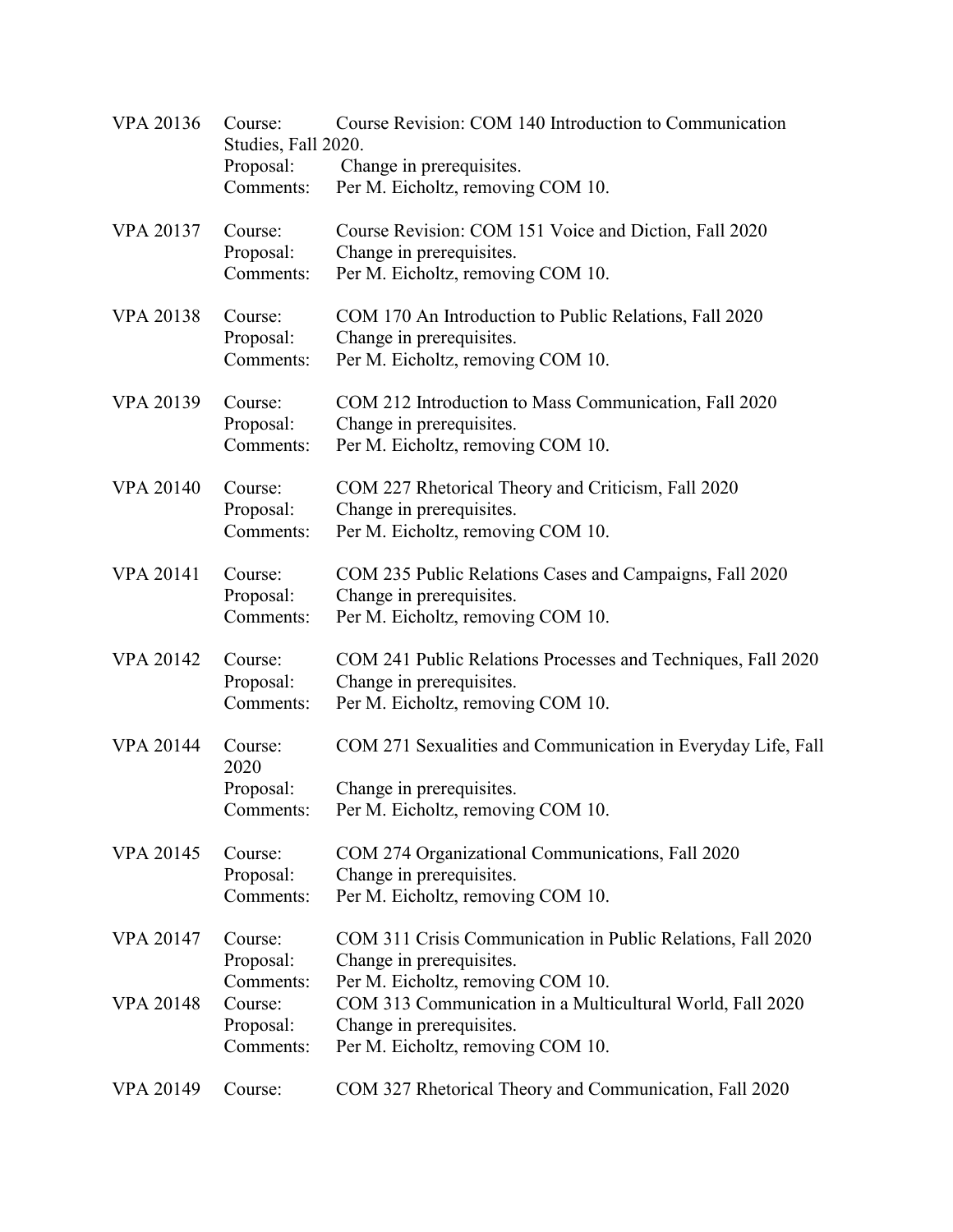|                                    | Proposal:<br>Comments:                                      | Change in prerequisites.<br>Per M. Eicholtz, removing COM 10.                                                                |
|------------------------------------|-------------------------------------------------------------|------------------------------------------------------------------------------------------------------------------------------|
| <b>VPA 20151</b>                   | Course:<br>Proposal:<br>Comments:                           | COM 340 Communication Research and Writing, Fall 2020<br>Change in prerequisites.<br>Per M. Eicholtz, removing COM 10.       |
| <b>VPA 20152</b>                   | Course:<br>Perspective, Fall 2020<br>Proposal:<br>Comments: | Course Revision: COM 350 Leadership: A Communication<br>Change in prerequisites.<br>Per M. Eicholtz, removing COM 10.        |
| <b>VPA 20154</b>                   | Course:<br>Development, Fall 2020<br>Proposal:<br>Comments: | Course Revision: COM 375 Communication Training and<br>Change in prerequisites.<br>Per M. Eicholtz, removing COM 10.         |
| <b>VPA 20155</b>                   | Course:<br>Studies, Fall 2020<br>Proposal:<br>Comments:     | Course Revision: COM 379 Independent Study in Communication<br>Change in prerequisites.<br>Per M. Eicholtz, removing COM 10. |
| <b>VPA 20156</b>                   | Course:<br>2020<br>Proposal:<br>Comments:                   | Course Revision: COM 380 Senior Capstone Experience, Fall<br>Change in prerequisites.<br>Per M. Eicholtz, removing COM 10.   |
| <b>VPA 20157</b>                   | Course:<br>Fall 2020<br>Proposal:<br>Comments:              | Course Revision: COM 390 Communication Studies Internship,<br>Change in prerequisites.<br>Per M. Eicholtz, removing COM 10.  |
| <b>VPA 20158</b>                   | Course:<br>Fall 2020<br>Proposal:<br>Comments:              | Course Revision: COM 395 Honors Independent Study/Thesis,<br>Change in prerequisites.<br>Per M. Eicholtz, removing COM 10.   |
| Current#:<br>Program:<br>Proposal: | VPA 20159                                                   | Program Revision: Master Art Education, Fall 2020<br>Change in major requirements.                                           |

It was moved by T. Rober, and seconded by M. Eicholtz, to consider and approve this proposal. MOTION PASSED.

Current#: VPA 20161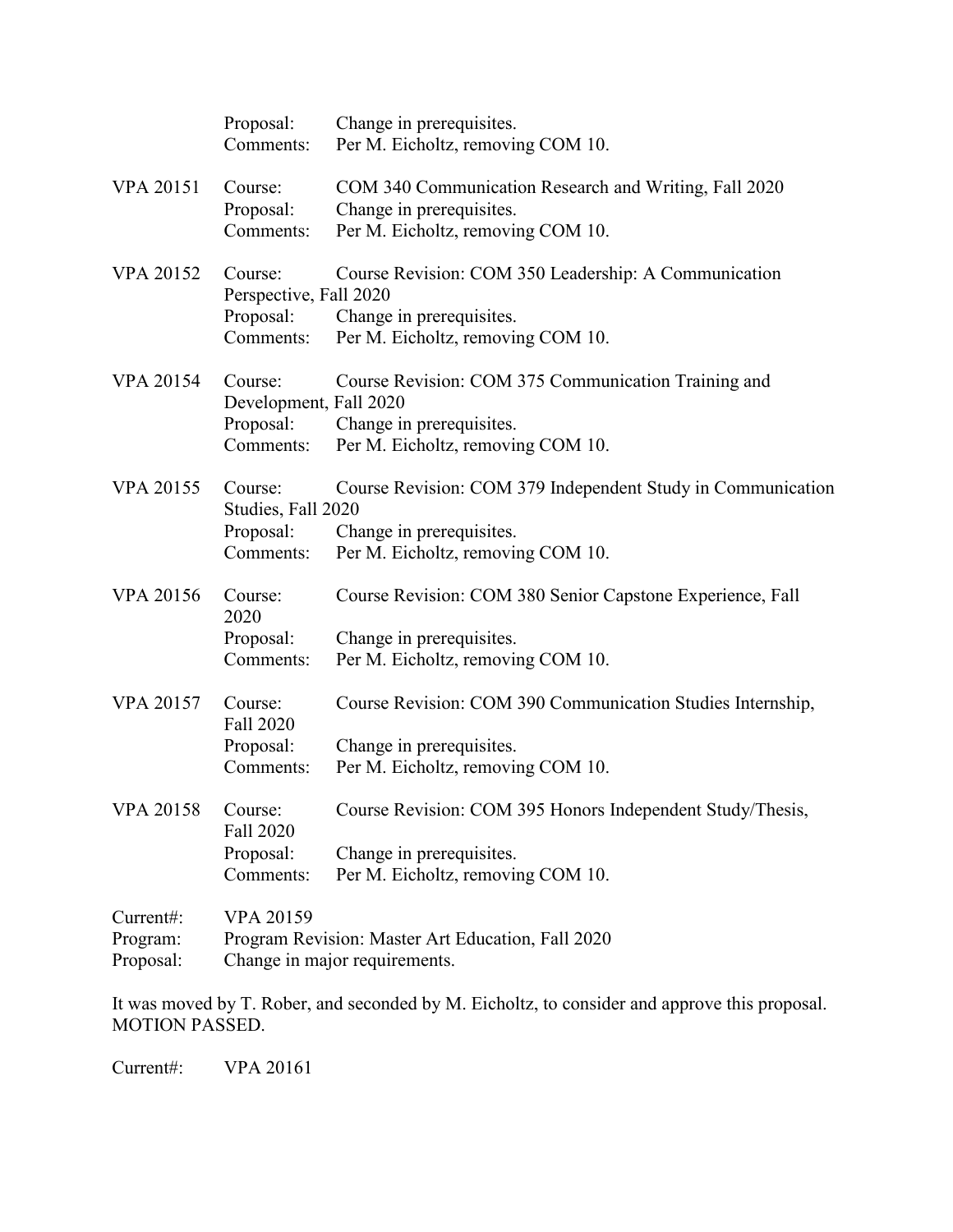| Program:  | Program Moratorium: Omnibus Proposal-Masters in Art Education Elective               |
|-----------|--------------------------------------------------------------------------------------|
|           | Courses, Fall 2020                                                                   |
| Proposal: | Program placed in moratorium.                                                        |
| Comments: | J. Vafeas stated after reviewing this proposal it was decided that the letter on the |
|           | proposal cover sheet should be changed from "V" to "K" as this is proposal is to     |
|           | place elective courses in archive.                                                   |

It was moved by A. Sraiheen, and seconded by C. Rosch, to consider and approve this proposal. MOTION PASSED.

| Current:  | <b>VPA 20163</b>                                                                                 |
|-----------|--------------------------------------------------------------------------------------------------|
| Program:  | Program Revision: Bachelor of Fine Arts in Art                                                   |
| Proposal: | Change in title, major requirements, concentration requirements, credit hours, and<br>electives. |
| Comments: | D. Haxall present to speak to this proposal. He stated they do want all of the items<br>changed. |

It was moved by T. Rober, and seconded by M. Eicholtz, to consider and approve this proposal. MOTION PASSED.

| Current:  | VPA 20164                                                                         |
|-----------|-----------------------------------------------------------------------------------|
| Program:  | Program Revision: Social Media Strategies, Fall 2020                              |
| Proposal: | Change in requirements and electives.                                             |
| Comments: | M. Eicholtz present to speak to this proposal. She stated there was a typo on the |
|           | previously submitted checksheet.                                                  |

It was moved by S. Kim, and seconded by M. Eichotz, to consider and approve this proposal. MOTION PASSED.

| Current:  | VPA 20166                                                                          |
|-----------|------------------------------------------------------------------------------------|
| Course:   | New Course: MUU 542 Practical Music Acoustics for Music Education, Fall            |
|           | 2020                                                                               |
| Proposal: | Addition of a new course to the Master Course Listing.                             |
| Comments: | T. Rober present to speak to this proposal. He stated it is an elective course and |
|           | should be 3 contact hours and 3 semester hours.                                    |

#### **Distance Education Offerings**

- LAS 20284 Course: Distance Education Offering: CSC 328 Network and Secure Programming, Summer I, 2020
- Proposal: Request to offer course via Distance Education.

It was moved by A. Sraiheen and seconded by S. Kim, to consider and approve this proposal. MOTION PASSED.